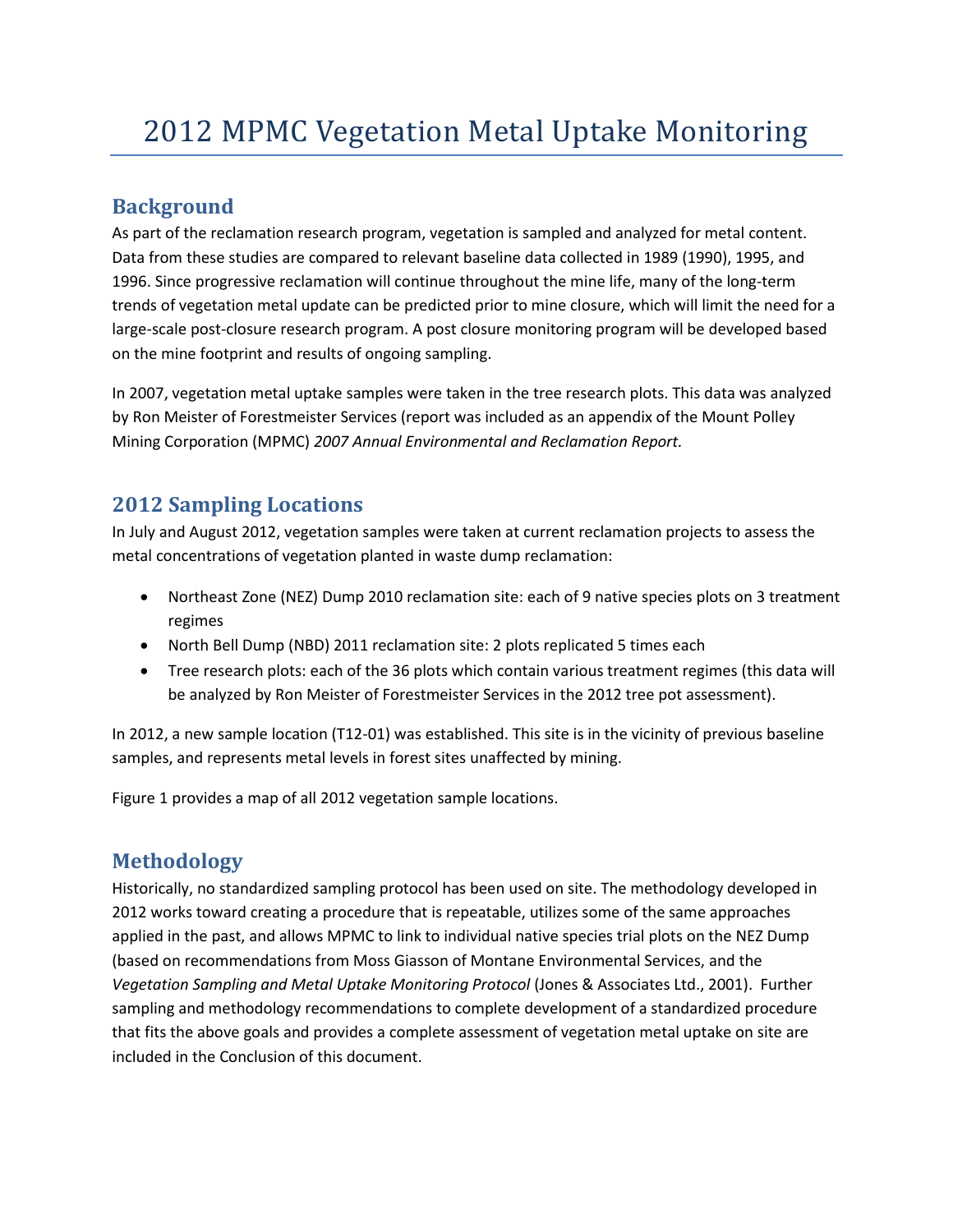## **2012 Methodology**

When establishing new monitoring locations, the site was flagged, a photo was taken referencing obvious landmarks, and the GPS waypoint was recorded.

The optimum timing for vegetation sampling is prior to seed head emergence for grasses, and prior to the bloom stage in legumes (approximately late June/early July). 2012 sampling occurred in July, with one sample being taken in August. Only the current year's growth was sampled, and plants that were damaged, dead or heavily contaminated with dust or soil were excluded.

Sample collection included:

- Composite grab samples of seed heads, young vegetation, and leaves to mimic cattle or ungulate browsing on reclamation sites.
- On the NEZ Dump, separate samples from each native species plot on all three treatment units to assess metal uptake by species.
- A composite grab sample from an unaffected control site in the forest adjacent to the Perimeter Pond.

Samples were collected in paper bags using scissors, with approximately a handful of fresh foliar material as the sample size. The samples were stored in the refrigerator for up to 48 hours before being shipped to ALS Laboratory in Burnaby for analysis. Refer to Table 1 for the metal analysis suite.

Data analysis used the student's t-test to assess if differences between the NEZ Dump individual species samples and baseline individual samples were statistically different (using a 95% confidence interval). Statistical comparisons were not made for comparison of brome species data or comparison of composite samples from the NDB reclamation and control site because the baseline brome data and 2012 control site data both had a sample size of one. Instead, general trends were considered.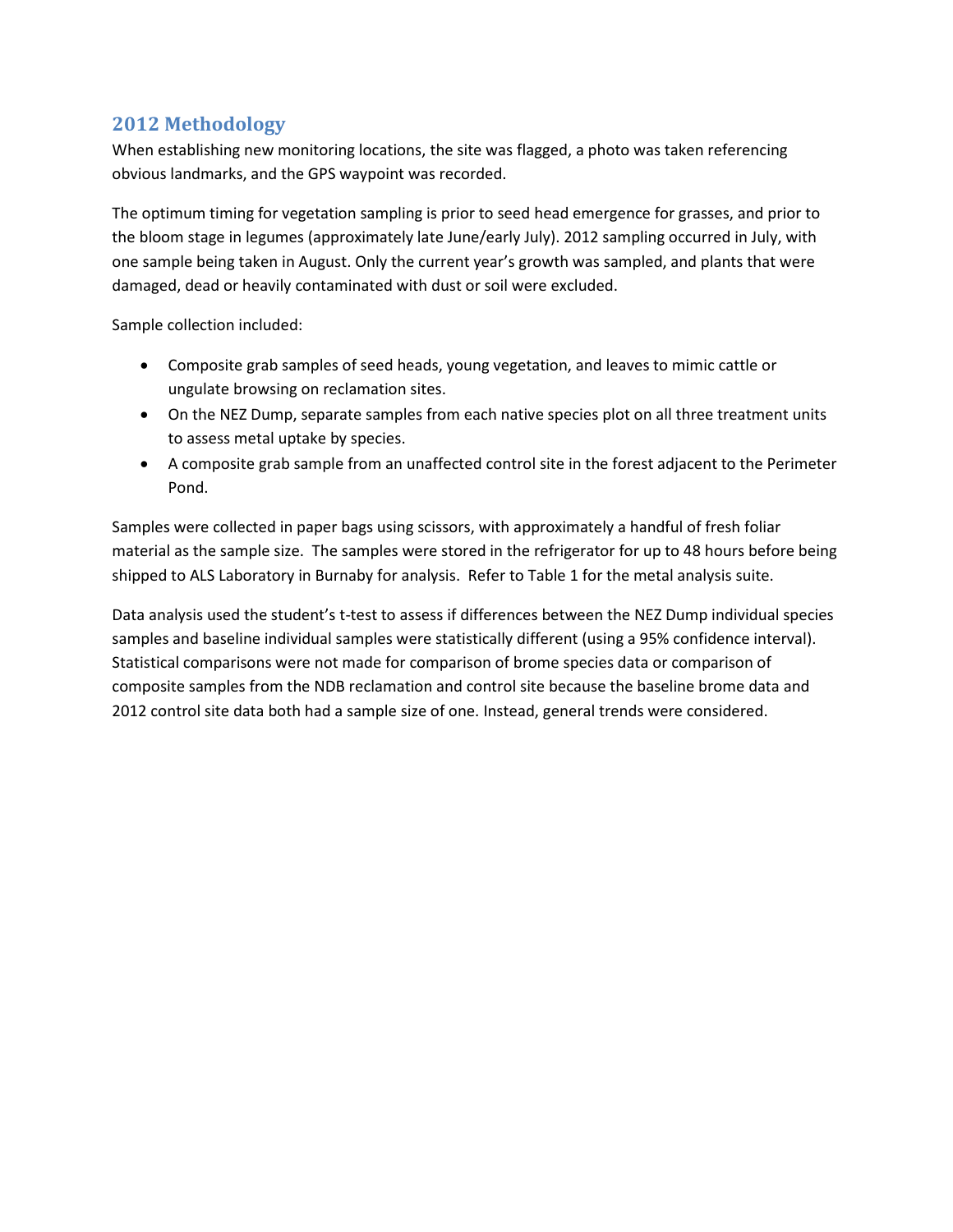**Table 1 List of parameters for vegetation metal uptake analysis.** 

| Parameter             |  |  |  |  |  |
|-----------------------|--|--|--|--|--|
| Aluminum (Al)-Total   |  |  |  |  |  |
| Antimony (Sb)-Total   |  |  |  |  |  |
| Arsenic (As)-Total    |  |  |  |  |  |
| Barium (Ba)-Total     |  |  |  |  |  |
| Beryllium (Be)-Total  |  |  |  |  |  |
| Bismuth (Bi)-Total    |  |  |  |  |  |
| Boron (B)-Total       |  |  |  |  |  |
| Cadmium (Cd)-Total    |  |  |  |  |  |
| Calcium (Ca)-Total    |  |  |  |  |  |
| Cesium (Cs)-Total     |  |  |  |  |  |
| Chromium (Cr)-Total   |  |  |  |  |  |
| Cobalt (Co)-Total     |  |  |  |  |  |
| Copper (Cu)-Total     |  |  |  |  |  |
| Gallium (Ga)-Total    |  |  |  |  |  |
| Iron (Fe)-Total       |  |  |  |  |  |
| Lead (Pb)-Total       |  |  |  |  |  |
| Lithium (Li)-Total    |  |  |  |  |  |
| Magnesium (Mg)-Total  |  |  |  |  |  |
| Manganese (Mn)-Total  |  |  |  |  |  |
| Molybdenum (Mo)-Total |  |  |  |  |  |
| Nickel (Ni)-Total     |  |  |  |  |  |
| Phosphorus (P)-Total  |  |  |  |  |  |
| Potassium (K)-Total   |  |  |  |  |  |
| Rhenium (Re)-Total    |  |  |  |  |  |
| Rubidium (Rb)-Total   |  |  |  |  |  |
| Selenium (Se)-Total   |  |  |  |  |  |
| Sodium (Na)-Total     |  |  |  |  |  |
| Strontium (Sr)-Total  |  |  |  |  |  |
| Tellurium (Te)-Total  |  |  |  |  |  |
| Thallium (Tl)-Total   |  |  |  |  |  |
| Thorium (Th)-Total    |  |  |  |  |  |
| Tin (Sn)-Total        |  |  |  |  |  |
| Titanium (Ti)-Total   |  |  |  |  |  |
| Uranium (U)-Total     |  |  |  |  |  |
| Vanadium (V)-Total    |  |  |  |  |  |
| Yttrium (Y)-Total     |  |  |  |  |  |
| Zinc (Zn)-Total       |  |  |  |  |  |
| Zirconium (Zr)-Total  |  |  |  |  |  |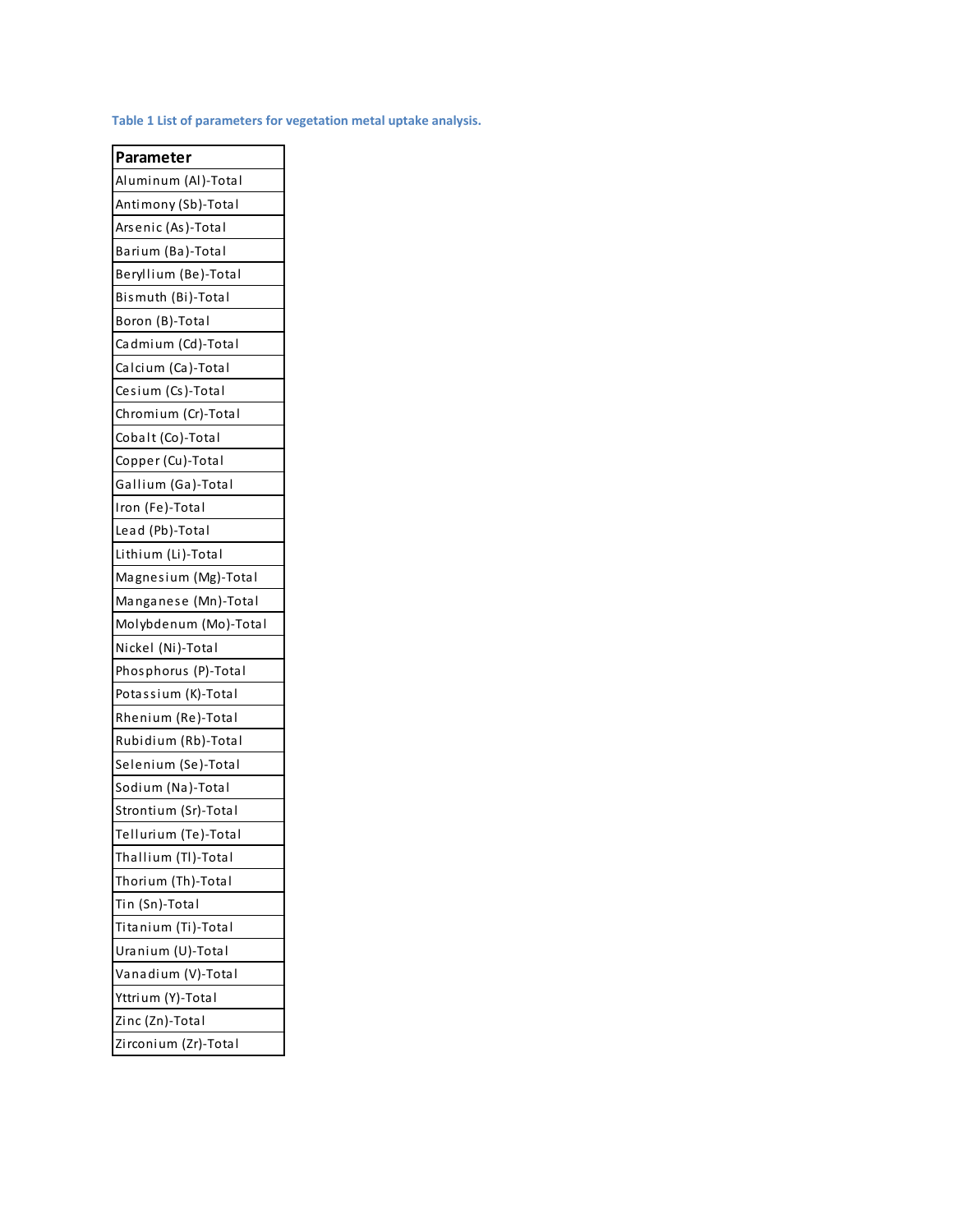

**1. Figure 1 Mount Polley Mine site vegetation metal uptake plots (1990 – 2012)**

## **Results & Discussion**

Excerpt from *Mount Polley Mining Corporation Vegetation Metal Study* (Meister, 2007) which provides background for the data analysis approach used in this report: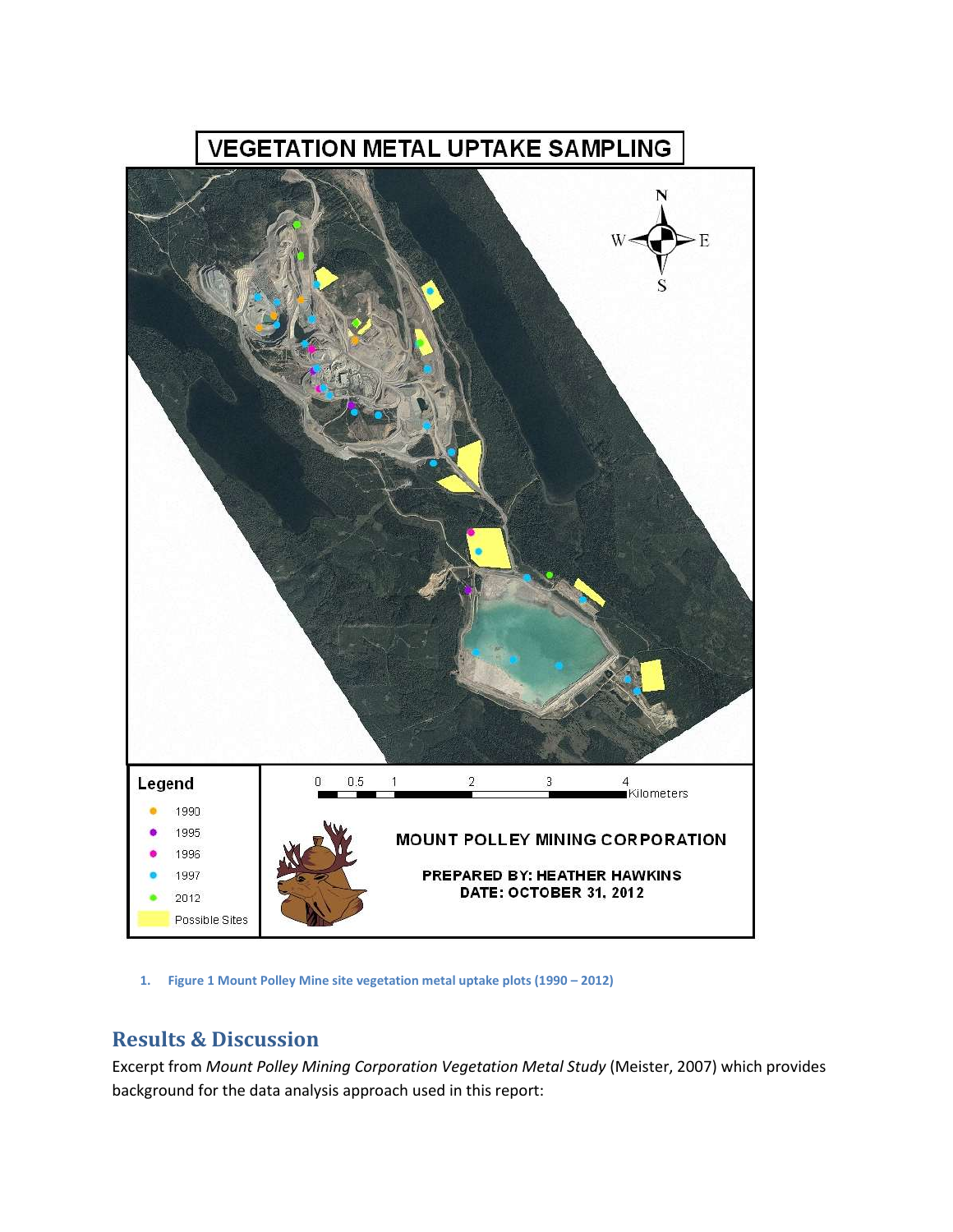"*There are no established limits of heavy metal content in vegetation for ungulate or herbivore consumption due to the varied nature of the animal diet which may consist of a variety of plants with each plant differing in their absorption capability of heavy metals. Animals move, and large ungulates will spend varying time on any one site but are unlikely to spend a significant amount of time on one spot, and are thus limited to exposure from any one area. The metal content of plants changes with changes in their phenology, therefore plant metal content changes through the growing season. Animals may not get all their heavy metal consumption from vegetation. Other possible sources include water and soil which may be consumed inadvertently when the animal is grazing. Foliar metal content is altered by growing conditions, such as climate and soil variability and rate of defoliation by grazers (C. Hackinen 1987).* 

*A risk assessment approach is used to evaluate the potential risk due to heavy metals in the environment. This report will compare the ambient potential exposure to the potential heavy metal exposure on the reclaimed mine site"*

#### **Composite Samples**

Historically, composite samples have not been collected, so samples taken from the NBD reclamation area were compared to the control plot T12-01 (in the forest between Hazeltine Creek and the Tailings Storage Facility). Refer to Table 2 for a summary of results. Five samples were taken at both sites P1 and P2 on the NBD, however; because only one control sample was taken, statistical conclusions cannot be made (only general trends can be observed).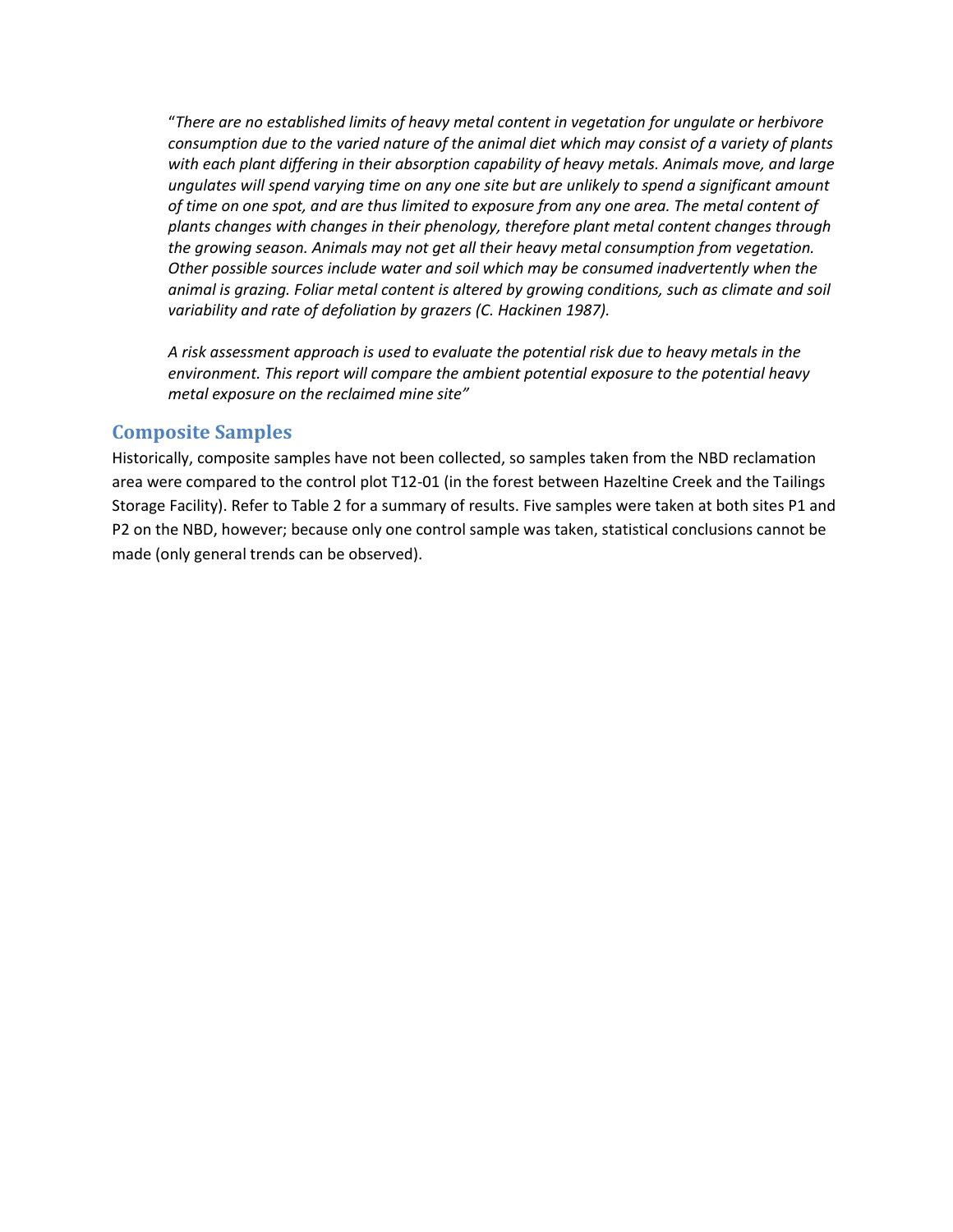| Parameter             | T12-01 (mg/kg) | NBD-P1 (mg/kg) | NBD-P2 (mg/kg) |  |
|-----------------------|----------------|----------------|----------------|--|
|                       |                | Average        | Average        |  |
| Aluminum (AI)-Total   | 83.9           | 31.38          | 40.86          |  |
| Antimony (Sb)-Total   | < 0.010        | <0.010         | <0.010         |  |
| Arsenic (As)-Total    | < 0.060        | < 0.15         | <0.14          |  |
| Barium (Ba)-Total     | 15.0           | 6.688          | 11.584         |  |
| Beryllium (Be)-Total  | < 0.010        | < 0.010        | <0.010         |  |
| Bismuth (Bi)-Total    | 0.010          | <0.010         | <0.010         |  |
| Boron (B)-Total       | 17.7           | 8.92           | 7.88           |  |
| Cadmium (Cd)-Total    | 0.025          | 0.0422         | 0.0706         |  |
| Calcium (Ca)-Total    | 9200           | 4568           | 5380           |  |
| Cesium (Cs)-Total     | 0.0949         | 0.1772         | 0.415          |  |
| Chromium (Cr)-Total   | 0.205          | 0.07975        | 0.0712         |  |
| Cobalt (Co)-Total     | 0.084          | 0.0536         | 0.0728         |  |
| Copper (Cu)-Total     | 8.83           | 11.08          | 13.84          |  |
| Gallium (Ga)-Total    | 0.032          | <0.020         | < 0.020        |  |
| Iron (Fe)-Total       | 210            | 83.22          | 102.36         |  |
| Lead (Pb)-Total       | 0.057          | 0.0215         | 0.0272         |  |
| Lithium (Li)-Total    | <0.20          | 0.10           | <0.20          |  |
| Magnesium (Mg)-Total  | 2470           | 1476           | 1686           |  |
| Manganese (Mn)-Total  | 63.4           | 120.2          | 101.9          |  |
| Molybdenum (Mo)-Total | 1.50           | 1.422          | 4.524          |  |
| Nickel (Ni)-Total     | 0.331          | 0.1046         | 0.2318         |  |
| Phosphorus (P)-Total  | 2780           | 2782           | 2876           |  |
| Potassium (K)-Total   | 16500          | 18800          | 16340          |  |
| Rhenium (Re)-Total    | 0.038          | 0.036          | 0.025          |  |
| Rubidium (Rb)-Total   | 46.6           | 22.3           | 24.9           |  |
| Selenium (Se)-Total   | <0.10          | 0.124          | 0.31           |  |
| Sodium (Na)-Total     | 100            | 100            | 100            |  |
| Strontium (Sr)-Total  | 49.6           | 18.74          | 18.82          |  |
| Tellurium (Te)-Total  | < 0.020        | <0.020         | < 0.020        |  |
| Thallium (TI)-Total   | < 0.0020       | 0.007          | 0.0052         |  |
| Thorium (Th)-Total    | 0.013          | <0.010         | < 0.010        |  |
| Tin (Sn)-Total        | < 0.020        | < 0.020        | < 0.020        |  |
| Titanium (Ti)-Total   | 7.23           | 2.97           | 3.378          |  |
| Uranium (U)-Total     | 0.0035         | < 0.0020       | < 0.0020       |  |
| Vanadium (V)-Total    | 0.574          | 0.1846         | 0.2086         |  |
| Yttrium (Y)-Total     | 0.052          | 0.019          | 0.0212         |  |
| Zinc (Zn)-Total       | 28.0           | 40.46          | 41.54          |  |
| Zirconium (Zr)-Total  | <0.20          | <0.20          | < 0.20         |  |

#### **Table 2 Comparison of 2012 NBD Reclamation and control plot sample results**

#### *Copper*

Copper levels on the North Bell Dump range from 10.5 to 15.9 mg/kg, compared to 8.83 mg/kg at the control site. Hackinen (1987) reported a cattle Copper toxicity level of 115 mg/kg. Based on the principle that cattle and ungulates have similar digestive systems, it is assumped that they have similar susceptibility to the effects of copper, thus current Copper foliar levels on the NBD do not appear to pose a hazard to ungulates at Mount Polley.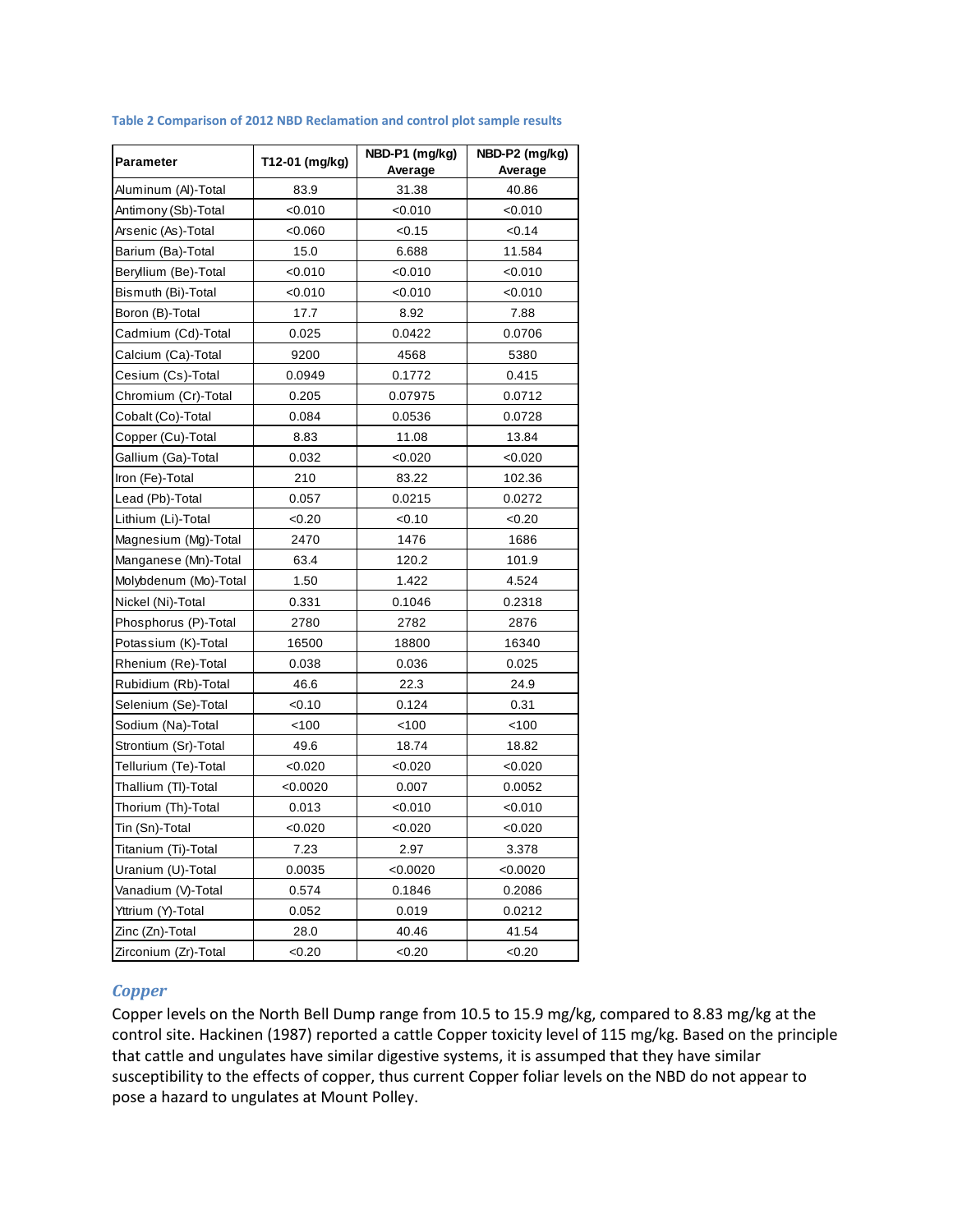#### *Molybdenum*

Foliar molybdenum levels of the NBD composite samples ranged from 1.0 to 6.1 mg/kg compared to 1.5 mg/kg at the control site. Molybdenum values are variable between plots, indicating soil molybdenum available to plants varies, reflecting variable soil quality. Hackinen (1987) also reported a cattle Molybdenum toxicity level of 6 mg/kg. A replicate at one plot on the NBD exceeded this guideline by 0.1 mg/kg, indicating that Molybdenum levels within Mount Polley may be of concern to wildlife health.

#### *Copper/Molybdenum Ratio*

Cu:Mo ratios ranged from 2.6:1 to 10.7:1 on the NBD with a mean value of 5.7:1. The Cu:Mo for the control was 5.9, which is approximately equal to the mean value observed on the NBD.

When the ratio of Copper to Molybdenum drops below 2:1 molybdenosis can be expected unless the Copper concentration exceeds 13-16 ppm (Jones, 1994). Data from the 2012 samples at the NBD and control site meet this standard.

#### *Other Metals*

Sample results for both NDB plots and the control were all below MDL for antimony, arsenic, beryllium, bismuth, lithium, sodium, tellurium, tin, and zirconium.

Sample results for were above MDL in the control, but below MDL on both NBD plots for gallium, thorium, and uranium.

Sample results on the NBD were lower than the results from the control for aluminum, barium, boron, calcium, chromium, cobalt, iron, lead, magnesium, nickel, rubidium, strontium, titanium, vanadium, and yttrium.

Sample results on the NBD and control were roughly equivalent for cesium, phosphorus, potassium and rhenium.

The remaining metals or plan micronutrients (cadmium, manganese, selenium, thallium and zinc) show higher levels than the control. While levels deemed toxic to cattle and ungulates are unknown for these parameters, these parameters should be monitored closely in the future.

### **Individual Species Samples**

Table 3 shows the baseline individual species samples available for comparison with the 2012 NEZ Dump samples. Table 4 provides a comparison of average results from these samples. Graphs illustrating changes over time are presented in Figure 2. The baseline studies are composed of an extensive analysis of 30 species, but the analysis was limited to the following metals: Arsenic, Copper, Lead, Iron, Molybdenum, Selenium, and Zinc. Therefore, for comparison to baseline on the seven parameters can be analysed. A discussion of each parameter is provided below. Note that t-test statistical calculations were not completed for Brome, because the 1995 the sample size was only one.

#### *Copper & Molybdenum*

Copper levels increased slightly in brome (from 2.80 mg/kg to an average of 4.46 mg/kg), and remained constant in rye, while averages decreased slightly in fireweed (from 9.95 mg/kg to 9.25 mg/km) between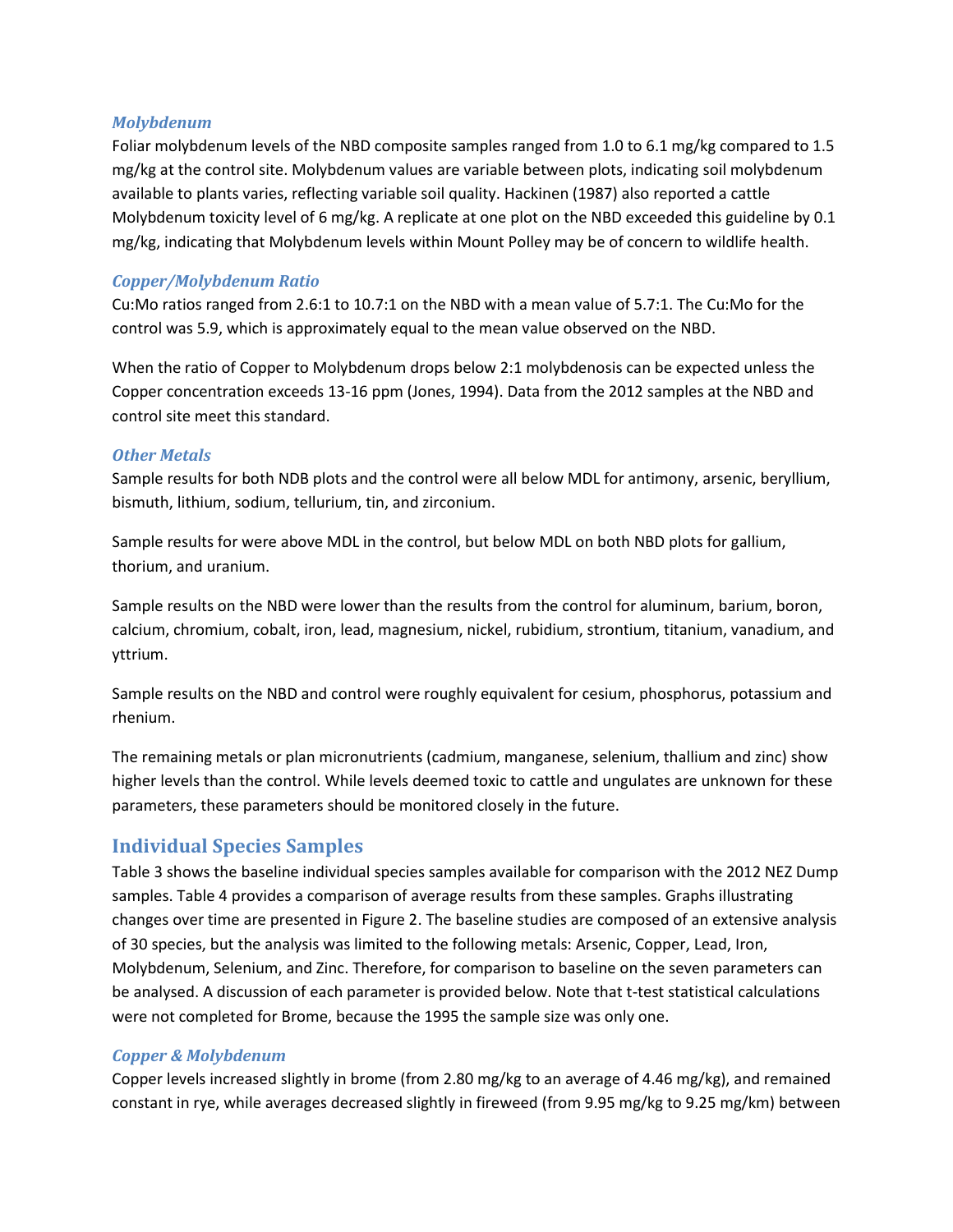baseline and 2012. No results were statistically significant, however all results are well below the cattle guideline of 115 mg/kg.

Molybdenum levels in brome showed a large decrease between 1995 and 2012 from 11.30 mg/kg to an average of 1.18 mg/kg. A significant increase in average concentrations from baseline was observed for rye grass (from 0.40 mg/kg to 3.22 mg/kg), while average concentrations in fireweed decreased from 2.91 mg/kg to 2.23 mg/kg. All samples except for the baseline brome sample were below the cattle toxicity guideline of 6 mg/kg.

When the Cu:Mo drops below 2:1, molybdenosis can be expected unless the copper concentration exceeds 13-16 ppm. 2012 ratios for brome ranged from 3.6:1 to 4.2 to 1, which are well above the baseline of 0.3:1. For fireweed, 5 of 22 baseline samples were below this level, however, the average ratio was 3.4:1. 2012 fireweed ratios ranged from 2.5:1 to 8.6:1. The only 2012 sample not meeting this guideline was of rye grass (1.8:1). The remaining 2012 rye grass samples (2.2:1 and 4.2:1) and baseline rye grass samples (15.5 and 43.6) exceeded the minimum ratio.

#### *Arsenic*

Arsenic levels decreased slightly between baseline and 2012 in brome and fireweed, while rye grass showed a large decrease (not statistically significant) between 1996 and 2012.

#### *Lead*

In 2012, average lead levels were lower than baseline for all species, with rye grass and fireweed decreases being statistically significant.

#### *Selenium*

An increase in selenium concentration was observed for all three species, with the increase in fireweed between baseline and 2012 being statistically significant.

#### *Zinc*

An increase in zinc levels was observed between 1995 and 2012 for brome, while concentrations in rye grass and fireweed have decreased over time (not statistically significantly).

**Table 3 Baseline vegetation metal uptake species samples available for comparison with 2012 NEZ Dump Samples**

| <b>Species</b>   | 1990 | 1996<br>1995<br>1997 |              |                          | 2012               |  |
|------------------|------|----------------------|--------------|--------------------------|--------------------|--|
| Fireweed         | -    |                      |              | $\overline{\phantom{a}}$ |                    |  |
| <b>Rve Grass</b> | -    |                      | X (Wild Rye) | $\overline{\phantom{a}}$ | X (Blue Wild Rve)  |  |
| Brome            | -    | X (Pumelly Brome)    |              | $\overline{\phantom{a}}$ | X (Mountain Brome) |  |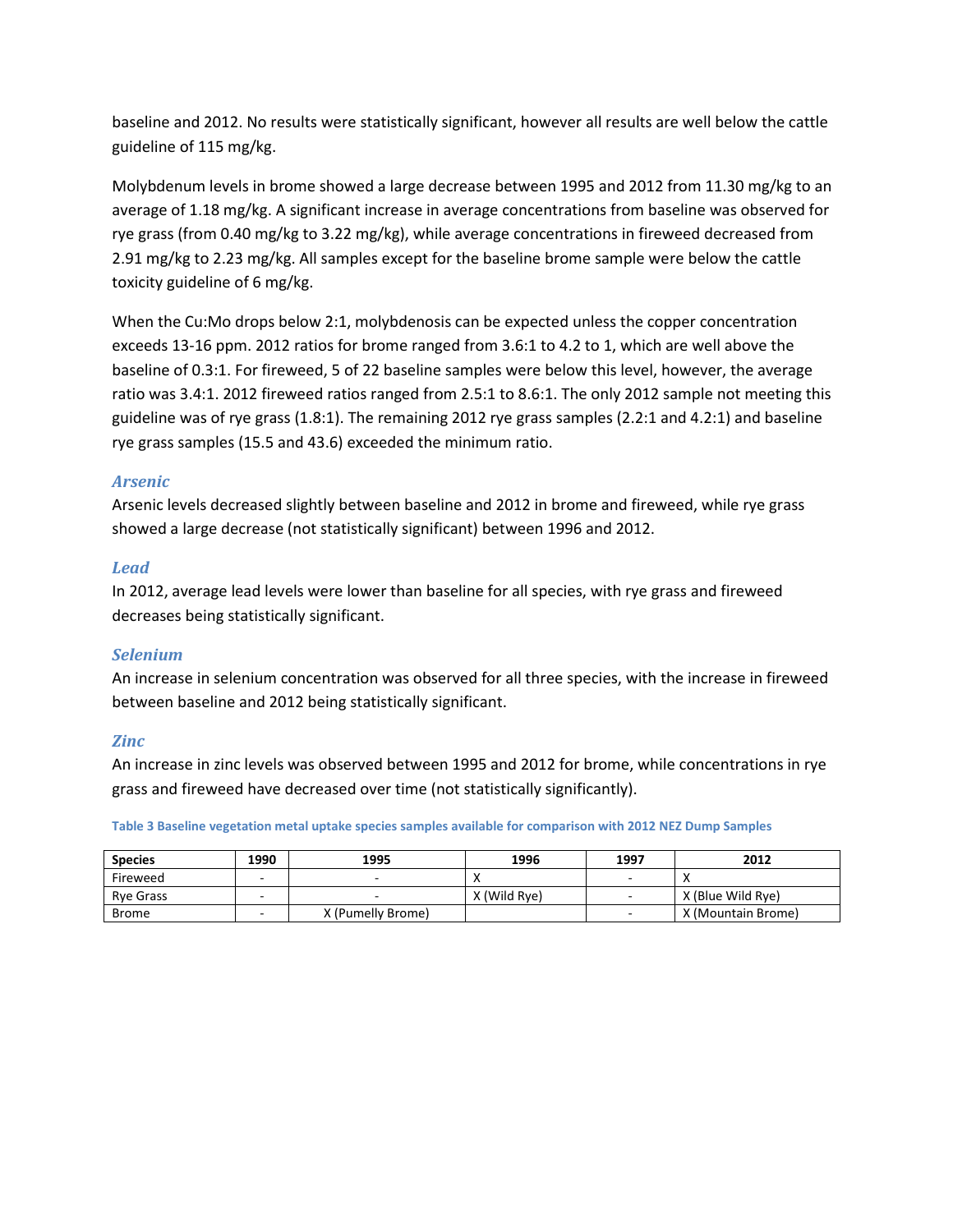#### **Table 4 Species specific 2012 NEZ Dump results compared with baseline results**

|             | <b>BROME</b> |       | <b>RYE GRASS</b> |       | <b>FIREWEED</b> |       |
|-------------|--------------|-------|------------------|-------|-----------------|-------|
| Parameter   | 1995         | 2012  | 1996             | 2012  | 1996            | 2012  |
| Arsenic     | 0.025        | 0.033 | 0.210            | 0.038 | 0.114           | 0.118 |
| Copper      | 2.80         | 4.46  | 7.93             | 7.96  | 9.95            | 9.25  |
| Lead        | 0.10         | 0.01  | 0.18             | 0.04  | 0.16            | 0.03  |
| Molybdenum  | 11.30        | 1.18  | 0.40             | 3.22  | 2.91            | 2.23  |
| Selenium    | 0.025        | 0.183 | 0.125            | 0.200 | 0.062           | 0.270 |
| Zinc        | 17.5         | 26.6  | 33.4             | 25.1  | 32.5            | 29.4  |
| Sample Size | 1            | 3     | 2                | 3     | 22              | 3     |

Notes:

1) Samples results from each of the 3 NEZ Dump treatment units were averaged (substrates are consider the same, because the parcel that used biosolids, the biosolids were below the root zone of young plants).

2) Values below MDL are represented as 0.5\*MDL.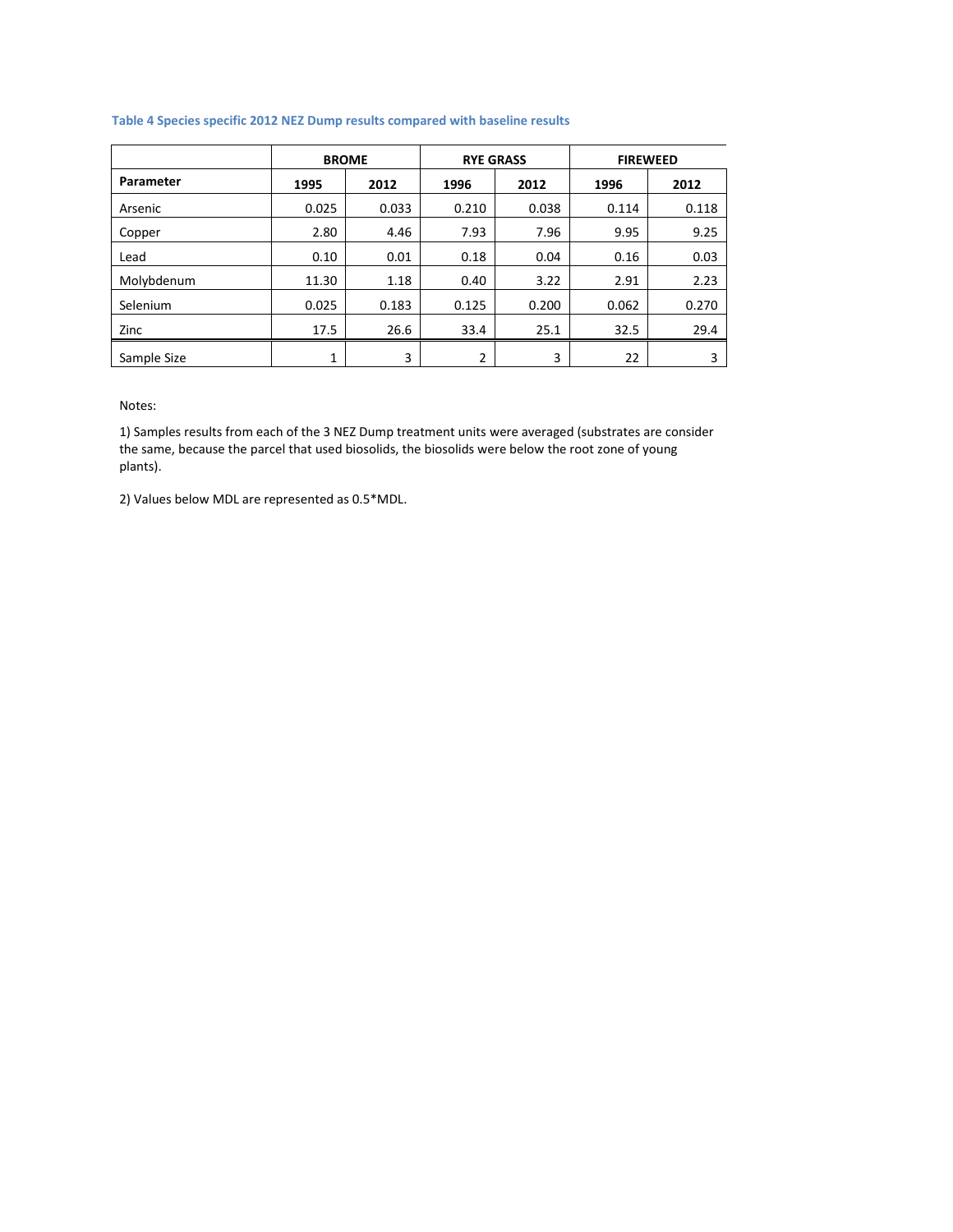



### **Conclusion & Recommendations**

Based on results of the 2012 sample program, increases have been observed in some parameters, in some or all data sets. It is expected that soil weathering over time will decrease metal uptake in vegetation and limit possible consequences to animal health, however, the following metals should be closely monitored in the future: cadmium, manganese, molybdenum (and the Cu:Mo), selenium, thallium, and zinc. Currently copper levels and the Cu:Mo are not a concern, however, they should be continued to be analyzed due to their significance for livestock and wildlife health.

Further sampling and methodology recommendations have been made to complete development of a standardized procedure that provides a complete assessment of vegetation metal uptake on site: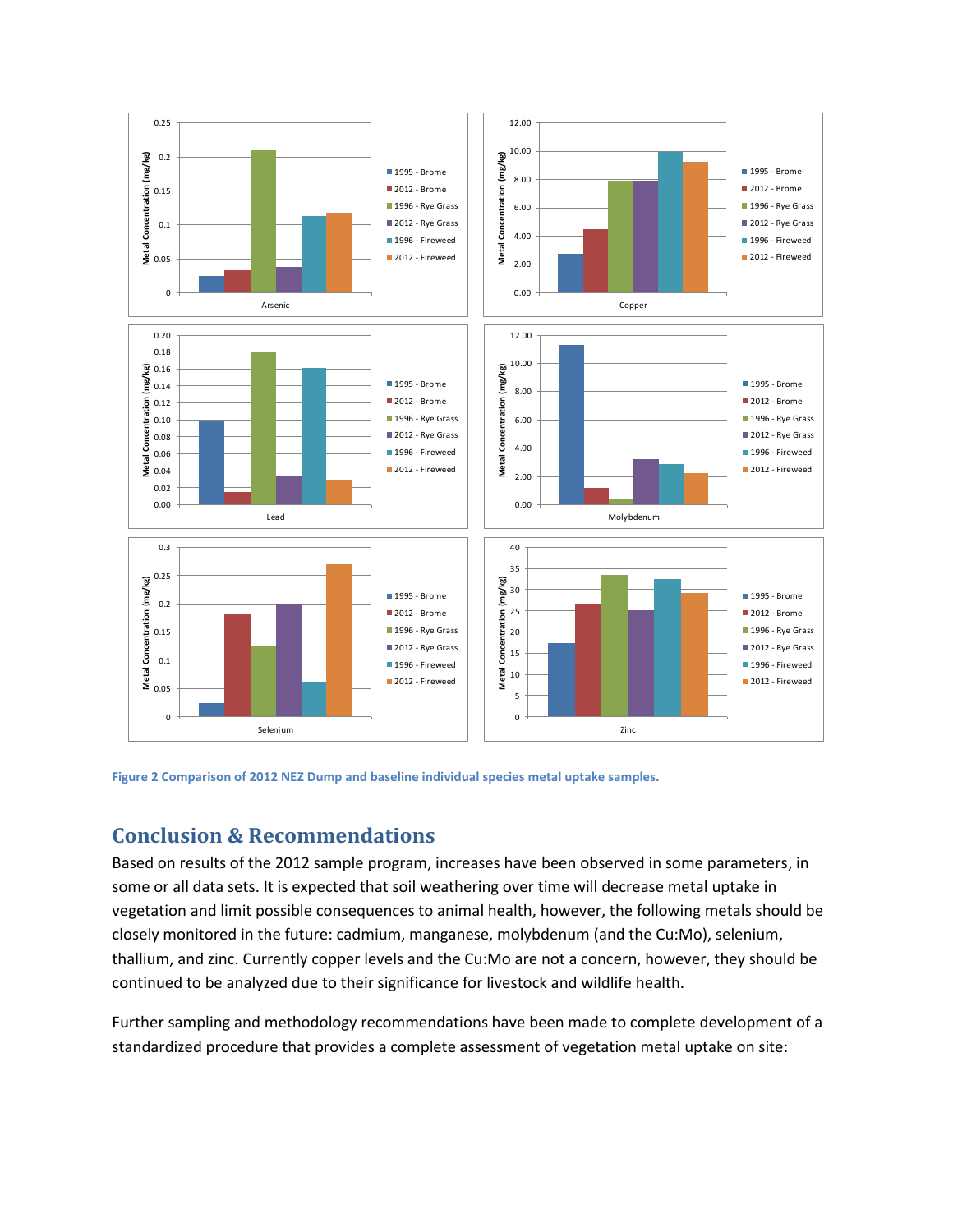- 1. Prior to sampling new areas, site land cover types should be pre-stratified (for example: level waste rock dumps, sloped waste rock dumps, and tailings beach) and sample sites should be pre-selected to avoid bias (for example: by using transects on a map). Samples should be collected at a density of one 20  $m^2$  plot per two hectares or to a maximum of ten sites per stratum. Additional samples should be collected in areas where the known mineralization is a concern.
- 2. Take vegetation metal uptake samples at baseline sites that have not been disturbed (refer to Figure 1 for a map of locations) to monitor trends over time.
- 3. Establish monitoring locations farther from the mine site that have less potential to be affected by mining activities. Comparisons between data collected on site and data collected at these locations can be made to assess mine influence. A possible site is at the mouth of Hazeltine Creek.
- 4. At all sites, take composite samples (to mimic animal browsing), as well as species specific samples as available. Based on the availability of baseline data, and species that are in MPMC's reclamation seed mix or are commonly occurring, recommended desirable species are:
	- Fireweed
	- Rye Grass
	- Red Clover (*Trifolium pretense*)

Selection of these species is also supported by the fact that in baseline and 2012 data, metal concentrations in fireweed and rye grass are higher than those in brome. This is expected for fireweed, because legumes tend to show greater foliar elemental uptake than grasses (reference).

- 5. Continue to monitor vegetation metal uptake at established locations (reclamation, baseline, and control sites) every five years. Ensure enough sample are taken that statistically significant conclusions can be made.
- 6. Complete foliar analysis of foliage (summer) and stems (winter) of deciduous trees, and coniferous trees (October – December). Recommended species are:
	- Sitka Alder
	- Willows
	- Pine (this will provide information on soil nutrient deficiencies)

Consider completing soil nutrient and heavy metal content research. This will more readily confirm soil contamination and establish a relationship between soil and vegetation heavy metal levels. Use the BC Ministry of Environment *Overview of CSST [Contaminated Sites Soil Task Group] Procedures for the Derivation of Soil Quality Matrix Standards for Contaminated Sites*. This will develop site specific standards of heavy metal content for Mount Polley and contribute to public confidence that mining at